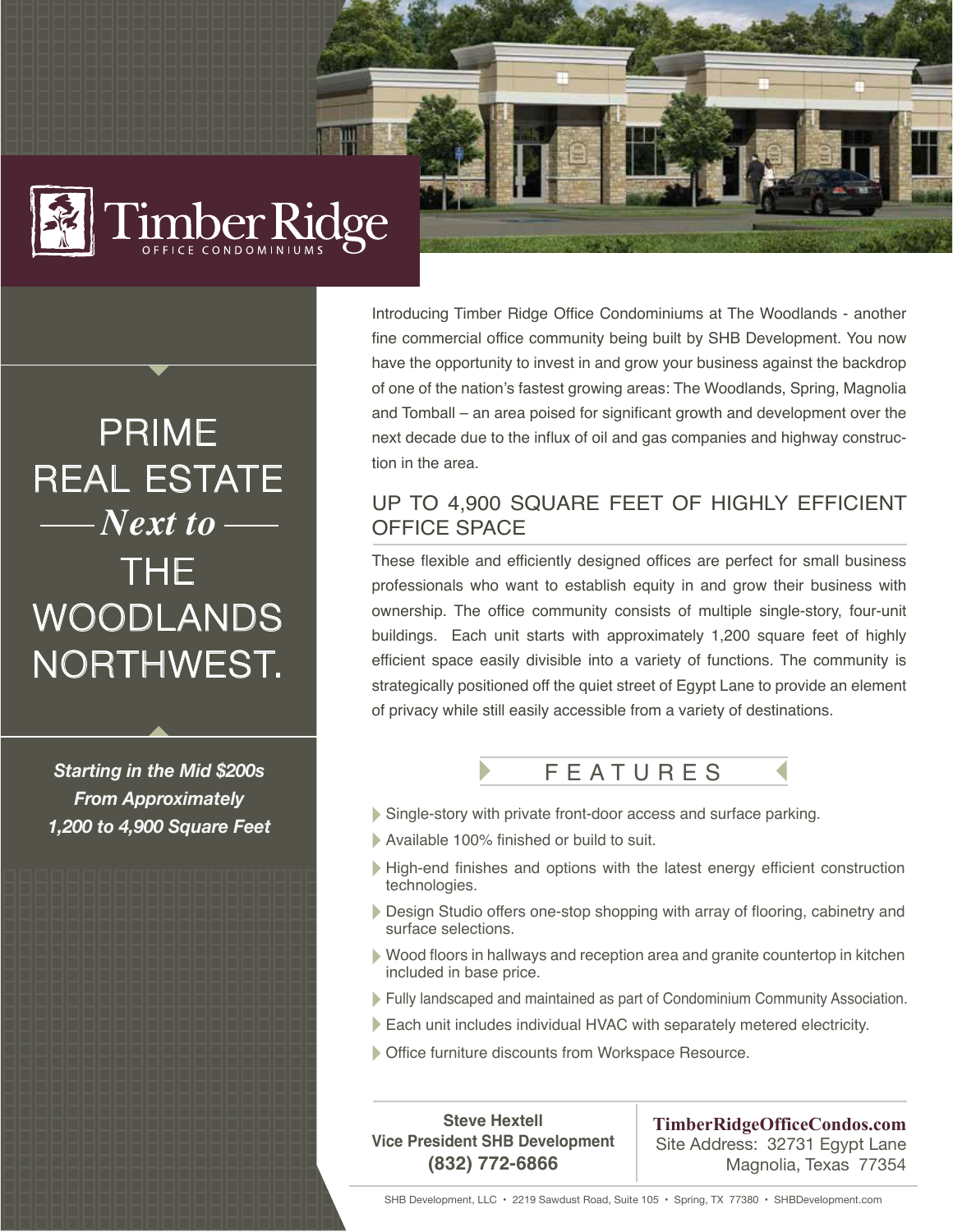





**TimberRidgeOfficeCondos.com**

Site Address: 32731 Egypt Lane Magnolia, Texas 77354 832.772.6866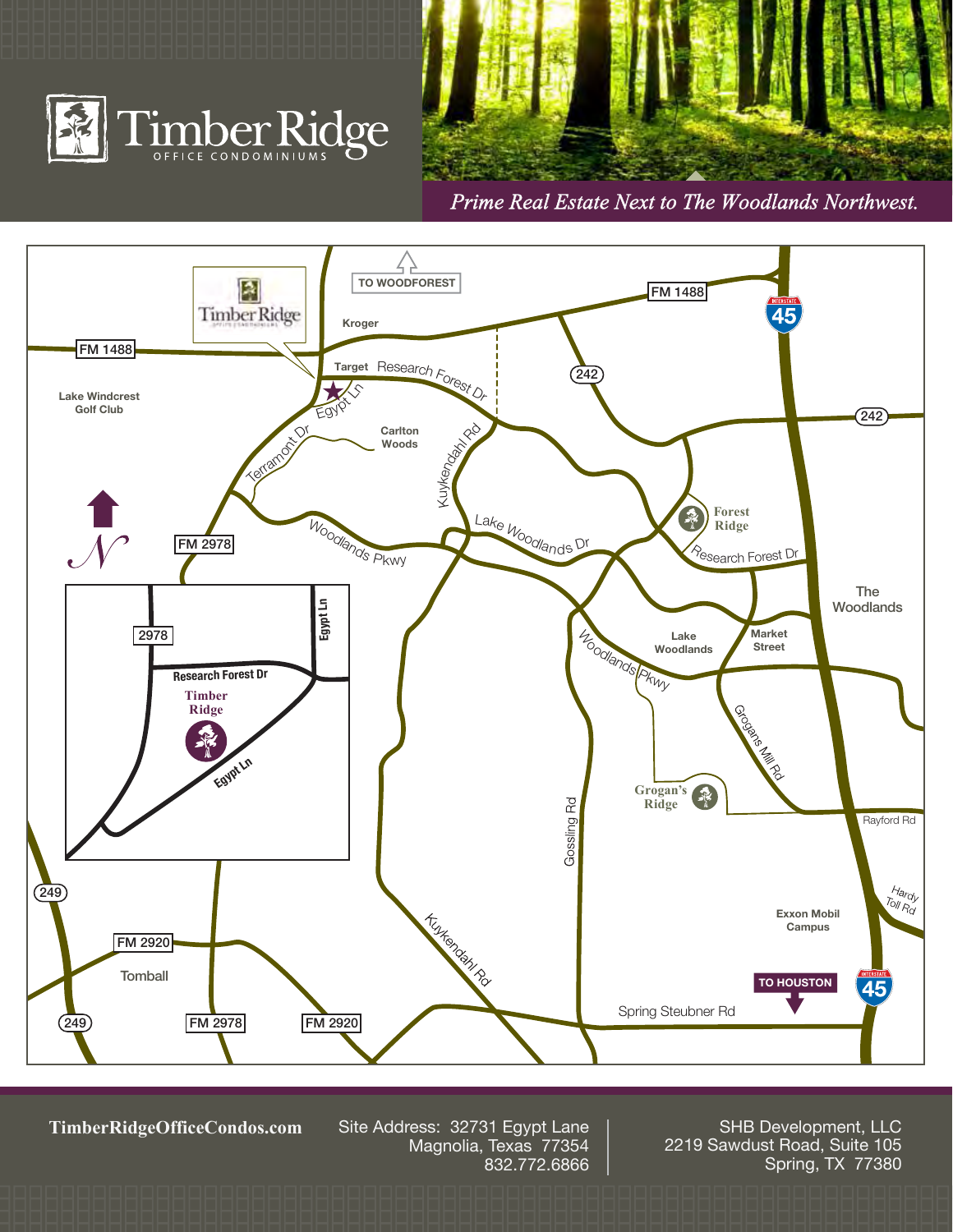





**TimberRidgeOfficeCondos.com**

Site Address: 32731 Egypt Lane Magnolia, Texas 77354 832.772.6866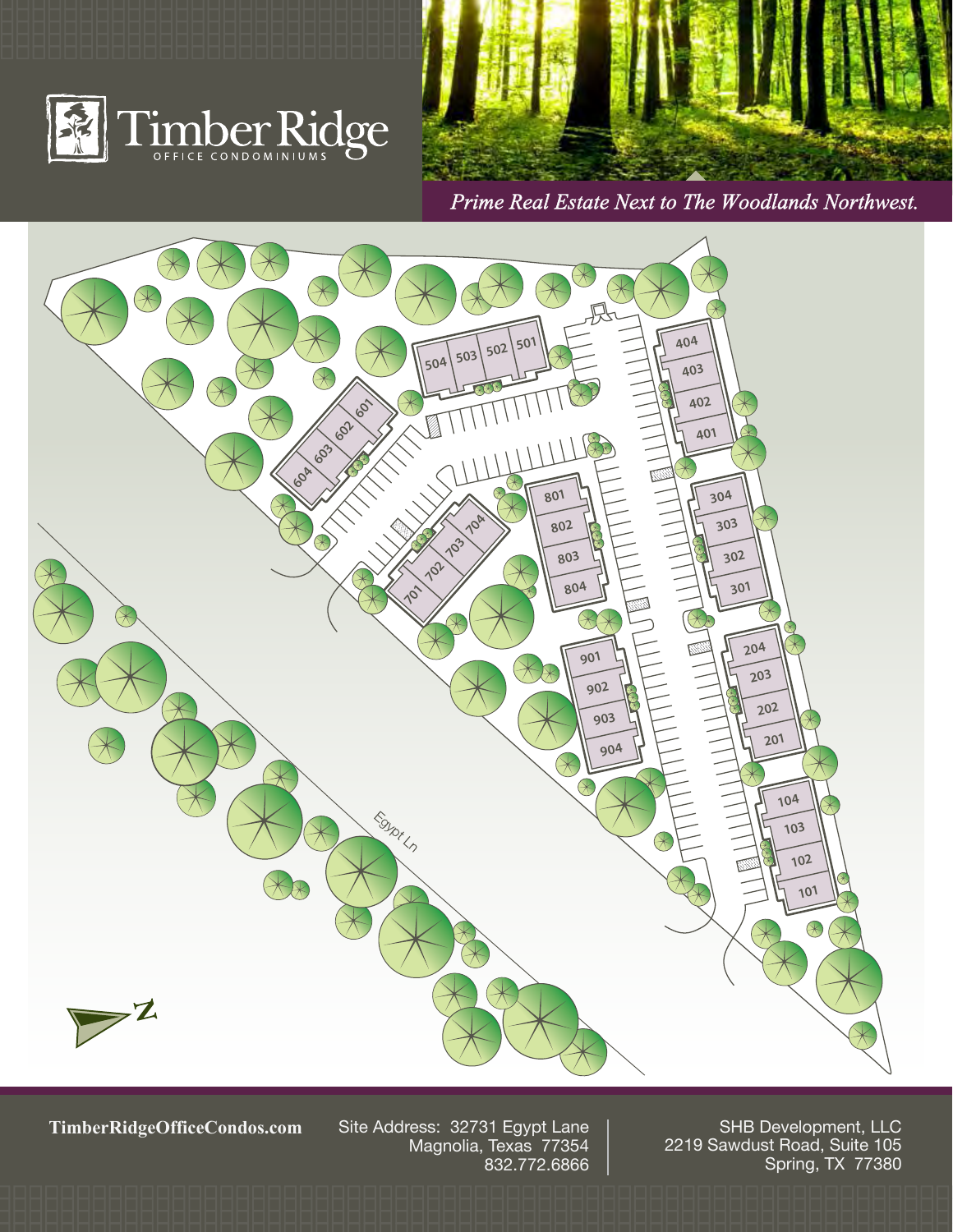





**TimberRidgeOfficeCondos.com**

Site Address: 32731 Egypt Lane Magnolia, Texas 77354 832.772.6866